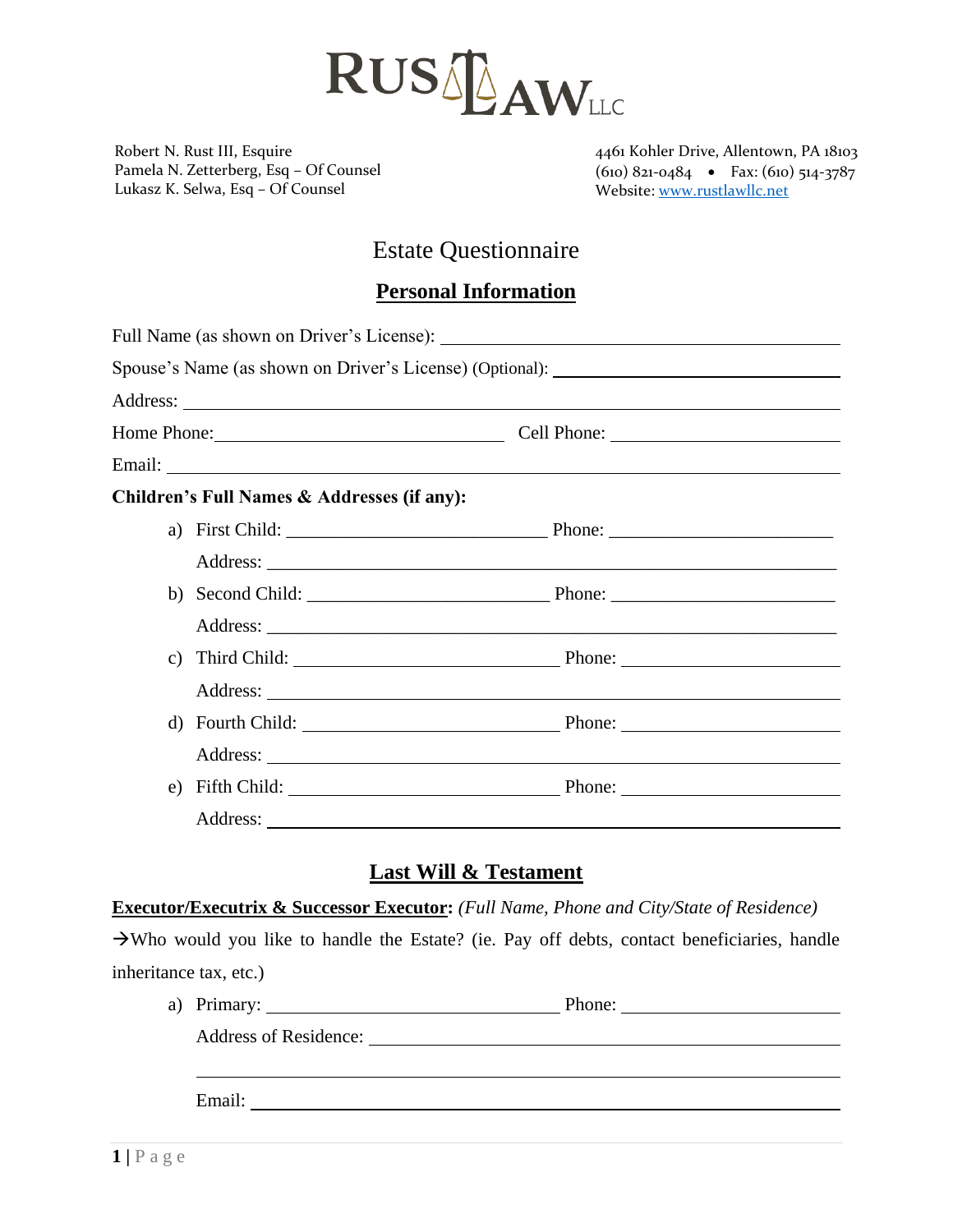|                                                                  | Who do you want listed in your will as beneficiaries? (Full name, address and phone)                                 |
|------------------------------------------------------------------|----------------------------------------------------------------------------------------------------------------------|
|                                                                  |                                                                                                                      |
|                                                                  |                                                                                                                      |
|                                                                  |                                                                                                                      |
|                                                                  |                                                                                                                      |
|                                                                  |                                                                                                                      |
| Amount or Percentage:                                            |                                                                                                                      |
|                                                                  |                                                                                                                      |
|                                                                  |                                                                                                                      |
| Amount or Percentage:                                            |                                                                                                                      |
|                                                                  |                                                                                                                      |
|                                                                  |                                                                                                                      |
|                                                                  |                                                                                                                      |
|                                                                  |                                                                                                                      |
|                                                                  |                                                                                                                      |
|                                                                  |                                                                                                                      |
| Do you have any specific burial instructions? Y/N If Yes explain |                                                                                                                      |
|                                                                  |                                                                                                                      |
| Do you have any specific bequests? Y/N If Yes explain            | <u> 1980 - Jan Samuel Barbara, martin di sebagai personal di sebagai personal di sebagai personal di sebagai per</u> |
|                                                                  |                                                                                                                      |
|                                                                  |                                                                                                                      |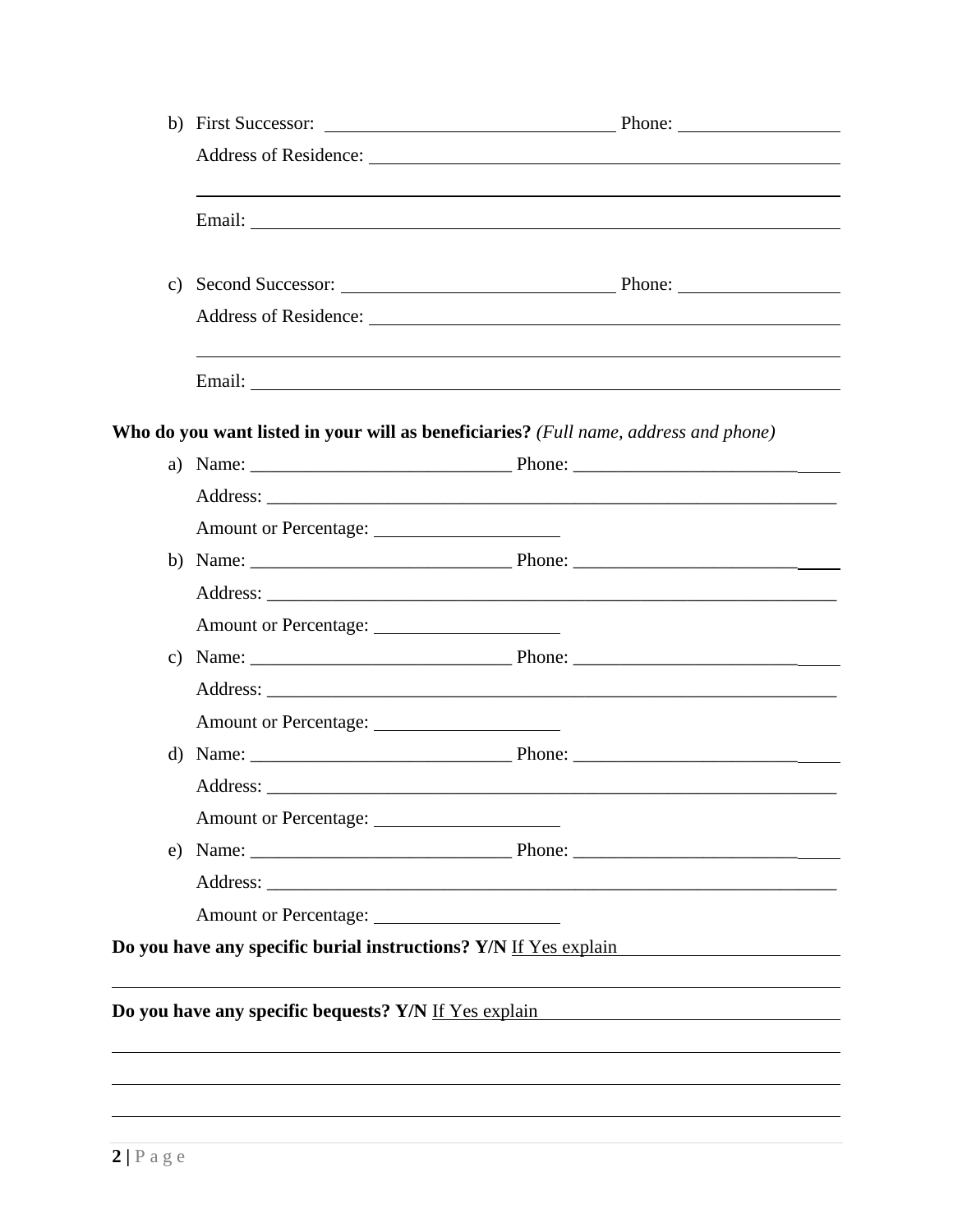**Do you have any specific residence instructions?** Y/N If Yes explain

| How do you want to bequeath the rest of your estate if your children and grandchildren (if |
|--------------------------------------------------------------------------------------------|
| any) or any other family members predecease you?                                           |

# **Durable Power of Attorney for Assets**

**Agent & Successor Agents:** *(Full Name, Phone and City/State of Residence)*

| a)                                  |                                                                                   |                                                                                                                                                                                                                                |  |  |  |
|-------------------------------------|-----------------------------------------------------------------------------------|--------------------------------------------------------------------------------------------------------------------------------------------------------------------------------------------------------------------------------|--|--|--|
|                                     |                                                                                   | Address of Residence: New York Changes and School and School and School and School and School and School and School and School and School and School and School and School and School and School and School and School and Sch |  |  |  |
|                                     |                                                                                   |                                                                                                                                                                                                                                |  |  |  |
|                                     |                                                                                   |                                                                                                                                                                                                                                |  |  |  |
|                                     |                                                                                   |                                                                                                                                                                                                                                |  |  |  |
|                                     |                                                                                   |                                                                                                                                                                                                                                |  |  |  |
|                                     |                                                                                   |                                                                                                                                                                                                                                |  |  |  |
|                                     |                                                                                   |                                                                                                                                                                                                                                |  |  |  |
|                                     |                                                                                   | c) Second Successor: Phone: Phone:                                                                                                                                                                                             |  |  |  |
|                                     |                                                                                   |                                                                                                                                                                                                                                |  |  |  |
|                                     |                                                                                   |                                                                                                                                                                                                                                |  |  |  |
|                                     |                                                                                   |                                                                                                                                                                                                                                |  |  |  |
|                                     |                                                                                   |                                                                                                                                                                                                                                |  |  |  |
| <b>Healthcare Power of Attorney</b> |                                                                                   |                                                                                                                                                                                                                                |  |  |  |
|                                     | <b>Agent &amp; Successor Agents:</b> (Full Name, Address, Phone number and Email) |                                                                                                                                                                                                                                |  |  |  |
|                                     |                                                                                   | a) Primary: Phone:                                                                                                                                                                                                             |  |  |  |
|                                     |                                                                                   |                                                                                                                                                                                                                                |  |  |  |
|                                     |                                                                                   |                                                                                                                                                                                                                                |  |  |  |
|                                     |                                                                                   |                                                                                                                                                                                                                                |  |  |  |

Email: